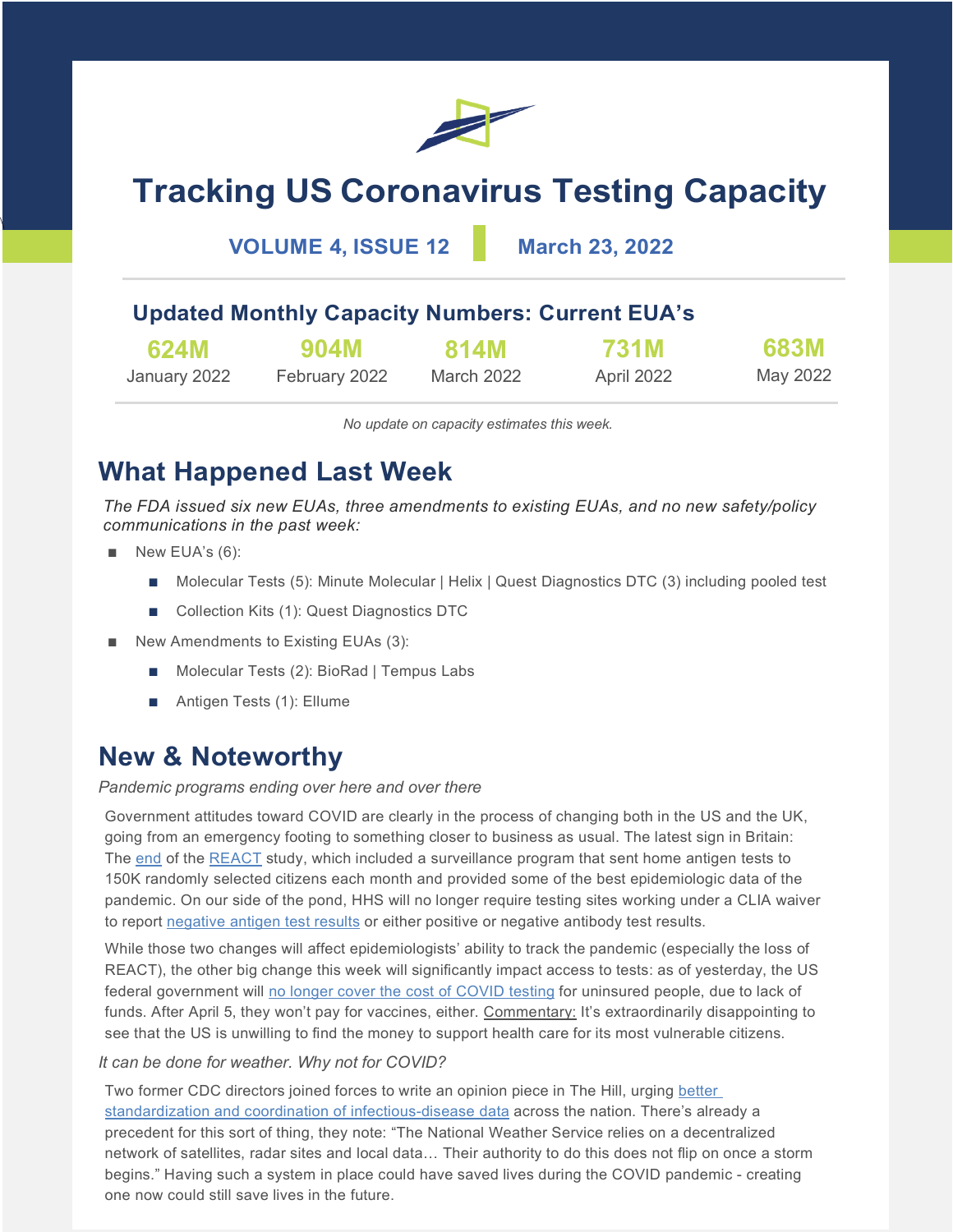## **Food for Thought**

#### *Here we go again… and again*

Amidst deep worries about the likely lack of funding for COVID tests, the [closing of public testing sites,](https://www.nytimes.com/live/2022/03/20/world/covid-19-mandates-cases-vaccine/some-states-in-the-us-are-closing-virus-testing-sites-despite-fears-of-a-new-surge)  and the elimination of federal reimbursement for testing, there was a bevy of articles this week about the importance of testing. Our favorite comment came in a *New York Times* piece on the [FDA's partnership](https://www.nytimes.com/2022/03/15/health/covid-testing-variants-emory.html)  [with Emory University](https://www.nytimes.com/2022/03/15/health/covid-testing-variants-emory.html) to test the tests: "The flashiest developments in medicine typically involve treatments and cures, but the pandemic has been a case study in the importance of diagnostics." Most of the coverage was about the doom cycle of no investment in testing and no advance purchases of tests, leading to repetition of the test supply crisis from this winter and last summer. Scott Becker, CEO of Association of Public Health Labs, said it well in this *[Politico](https://www.politico.com/news/2022/03/22/tests-short-supply-if-covid-surges-00019046)* piece: "We've learned absolutely nothing."

Commentary: We could not agree more. We would love to have the free market manage this, but we have seen that it does not work. We understand short-term memory issues - but it was only eight weeks ago. Let's not lose the gains that we have made and declare victory prematurely.

#### *Applying the Lessons of the Pandemic: Testing Edition, Episode 7*

#### **Want to know how to get there? Just read the roadmap**.

News from a little while ago that we haven't been able to cover in depth yet: The publication of *[Getting to](https://www.covidroadmap.org/roadmap)  [and Sustaining the Next Normal: A ROADMAP for Living with COVID](https://www.covidroadmap.org/roadmap)*. With some of the pandemic's bestknown names on the author and contributor lists, the hefty document highlights 12 topics presented as critical to getting to a true "next normal" (which, the authors argue, we haven't yet achieved, no matter how much we may pretend that we have). The Big 12, as we read them:

**1:** Let's start paying attention to the other respiratory viruses that kill people, too (especially flu, RSV).

**2 and 3:** We need a strong yet simple national dashboard to keep the public apprised of the infectiousdisease situation across the country and the response to it. We need improved data infrastructure, disease surveillance, and access to testing, too (a dashboard is only as good as the data that feeds it).

**4, 5, 6 and 8:** We know how to decrease the spread of respiratory diseases - improve indoor air quality and get people vaccinated - so let's do that. If people do get sick, let's make sure they have access to treatment. And when we say "people," we mean everyone, not just the folks with easy access. That requires global investment and culturally sensitive on-the-ground outreach.

**7:** Can we please figure out Long COVID sooner rather than later? Commentary: If we don't - we will be paying for increased medical costs for a long time to come.

**9:** We need more health care and public health workers (especially in emergency situations), and they need support to do their jobs properly.

**10 and 11:** We should have a biosecurity czar as part of the National Security Council, to coordinate pandemic responses and communication. As tough as COVID has been, the next pandemic could be worse, so let's use communication tactics that have actually been shown to work, okay?

**12:** Schools and child-care centers should be the last places to close, not the first. If they need help, give them support to stay open safely.

Commentary: At this point in the pandemic, these goals should just be common sense. What's shocking is how unlikely it is that most of them will be implemented, given everything we've been through. Why is it so hard to plan for the future while we are not in a crisis? If part of the challenge is to reduce spending, the best way to do that is to plan - crisis spending undermines confidence and costs more.

#### *K-12 Round Up:*

Two brief data points on the state of COVID mitigation priorities in K-12 schools these days. Over 90% of the top 500 school districts are now mask-optional, per Burbio. However, over 40% of reporting districts planned to spend ESSER III funds on their HVAC systems (i.e., on improvement of air quality).